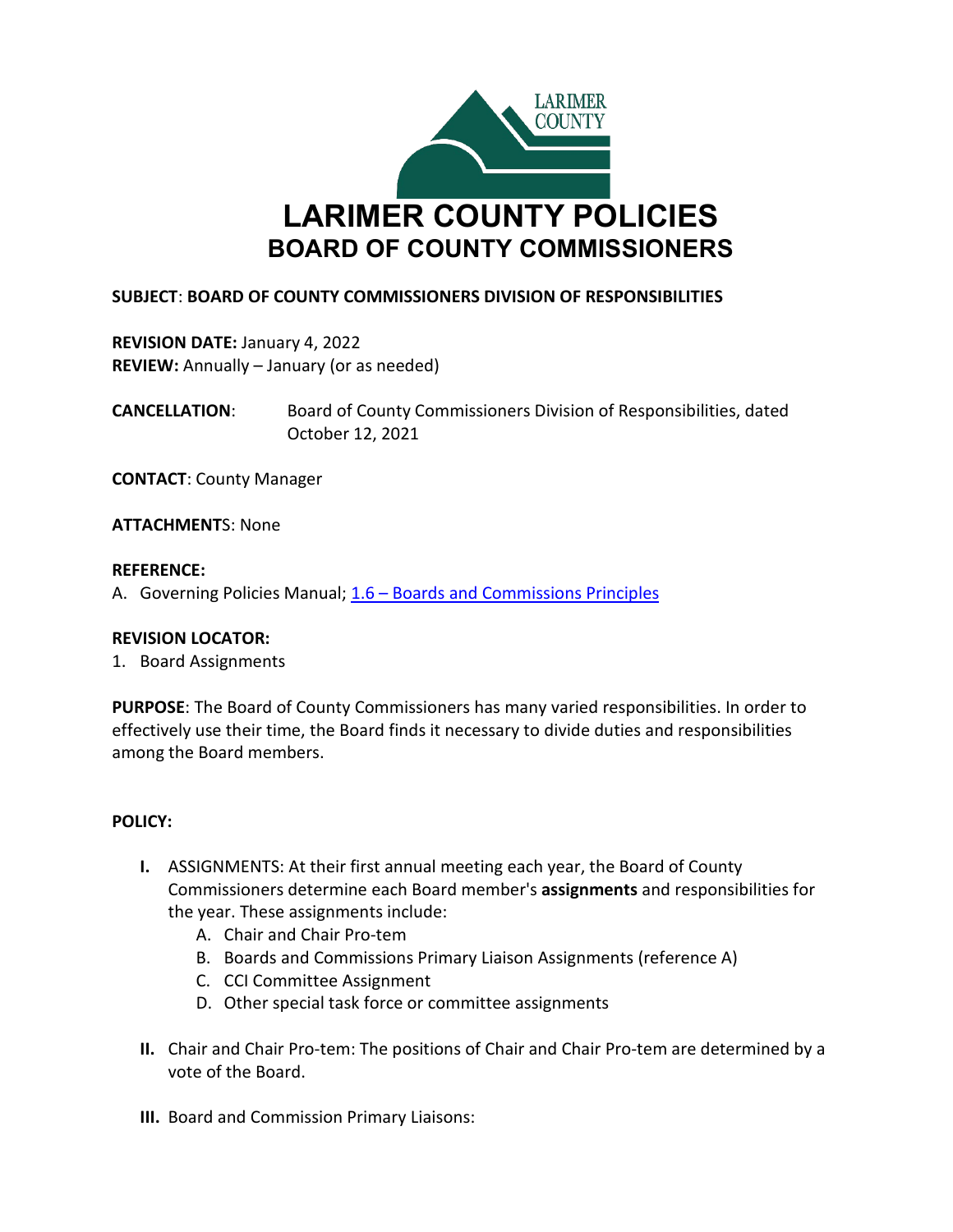- A. Each County Board and/or Commission will have a Primary Liaison from the Board of County Commissioners, with the exception of quasi-judicial boards. The Primary Liaison serves as the main contact between the Board or Commission and the Board of County Commissioners. The Primary Liaison may attend Board or Commission meetings as requested or at the discretion of the Primary Liaison. The Primary Liaison is not expected to attend all the meetings of any Board or Commission to which they are assigned.
- B. Nothing in this policy should be interpreted as limiting access to any Commissioner at any time or interpreted that the Primary Liaison is the only communication point with the Board of County Commissioners. The purpose of a Primary Liaison is to simplify communication and to effectively use the time of the Commissioners. Board or Commission Members are free to contact any Commissioner to discuss county issues at any time, if communication with the Primary Liaison is not possible or desirable, for any reason whatsoever.
- **IV.** CCI Committees: CCI Committee assignments will be made annually. Commissioners may assign their CCI committee vote and responsibility to a staff proxy, at their discretion.
- **V.** Other special task force or committee assignments: Note: Other special task force or committee assignments will be made by the Board as needed.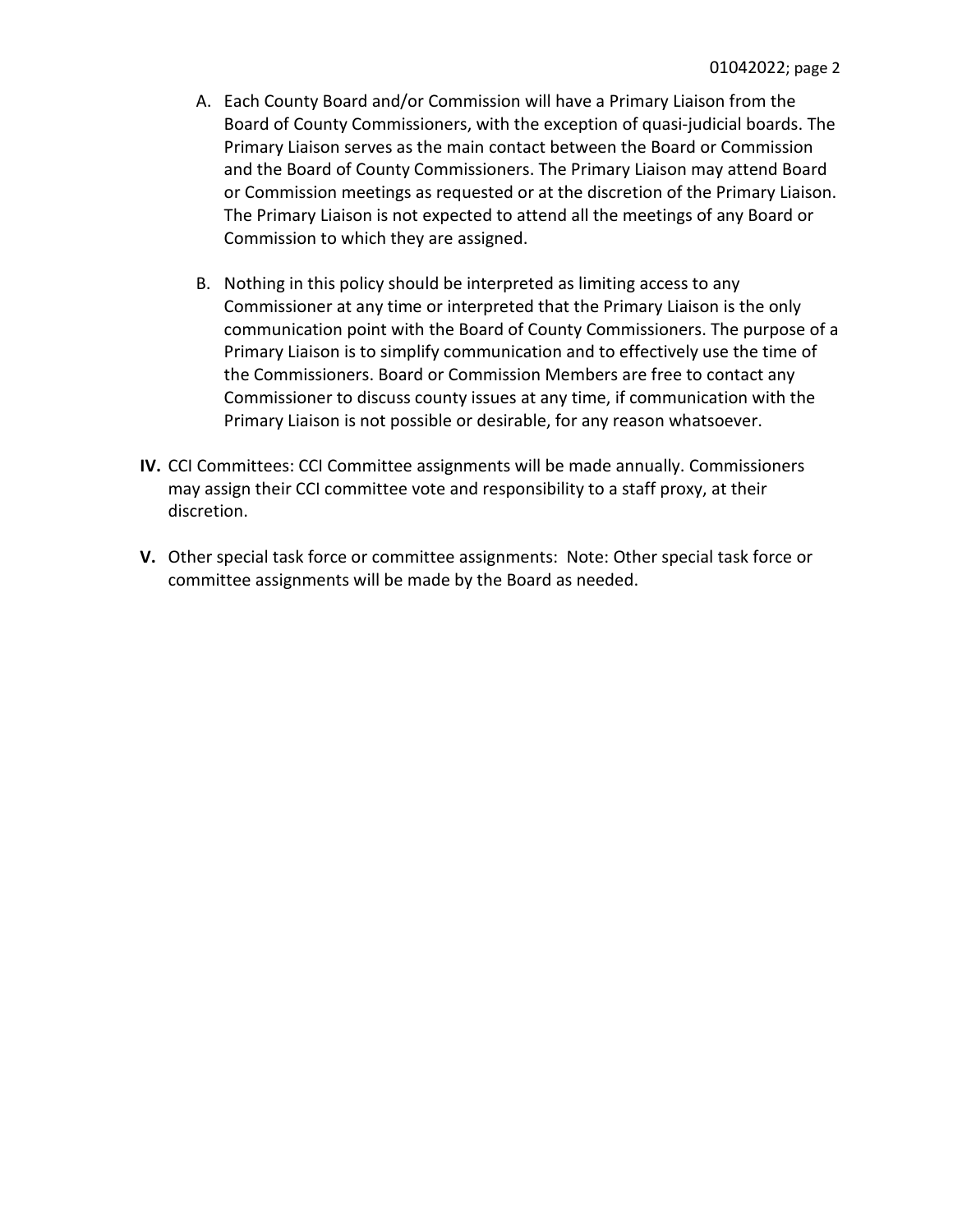# **2022 Board Assignments**

2022 Chair – Kristin Stephens 2022 Chair Pro-Tem – Jody Shadduck-McNally

# **Board and Commission and Community Representation**

| <b>Board, Commission or Task Force</b>                 | Liaison               | <b>Board Type</b> | <b>Staff Liaison</b>                                   | Responsible<br><b>Official</b> |
|--------------------------------------------------------|-----------------------|-------------------|--------------------------------------------------------|--------------------------------|
| Agricultural Advisory Board                            | John Kefalas          | Advisory          | Jen Cram                                               | Lesli Ellis                    |
| Behavioral Health Technical Advisory Committee         | Jody Shadduck-McNally | Advisory          | Laurie Stolen                                          |                                |
| <b>Behavioral Health Policy Council</b>                | Jody Shadduck-McNally | Advisory          | Laurie Stolen                                          |                                |
| <b>Berthoud Community Library</b>                      | District 3            | Outside           |                                                        |                                |
| Board of Adjustment                                    | <b>BCC</b>            | Quasi-judicial    | Jenn Cram                                              | Lesli Ellis                    |
| <b>Board of Appeals</b>                                | <b>BCC</b>            | Quasi-judicial    | <b>Eric Fried</b>                                      | Lesli Ellis                    |
| Boxelder Stormwater Authority - Board of Directors     | John Kefalas          | Outside           | <b>Eric Tracy</b>                                      | Mark Peterson                  |
| Board of Health                                        | John Kefalas          | Decision making   | <b>Tom Gonzales</b>                                    |                                |
| <b>Board of Social Services</b>                        | <b>BCC</b>            |                   | Heather O'Hayre                                        |                                |
| Citizen Review Panel                                   | <b>BCC</b>            | Quasi-judicial    | Heather O'Hayre                                        |                                |
| <b>Community Corrections Advisory Board</b>            | Kristin Stephens      | Advisory          | Tim Hand                                               | <b>Emily Humphrey</b>          |
| Drug Seizure Fund Committee                            | <b>BCC Chair</b>      | Decision making   |                                                        |                                |
| Emergency Management Title III (SARA)                  | Jody Shadduck-McNally | Advisory          | Lori Hodges                                            |                                |
| Environmental & Science Advisory Board                 | John Kefalas          | Advisory          | Shelly Bayard de Volo                                  | Laurie Kadrich                 |
| Equity, Diversity, and Inclusion Advisory Board        | <b>BCC</b>            | Advisory          | Lorenda Volker                                         | Linda Hoffmann                 |
| Estes Park Local Marketing District (Visit Estes Park) | Jody Shadduck-McNally | Outside           |                                                        |                                |
| Estes Valley Board of Adjustment                       | Jody Shadduck-McNally | Quasi-judicial    | Randy Hunt, Estes Park<br>Michael Whitley, Larimer Cty | Lesli Ellis                    |
| <b>Estes Valley Planning Commission</b>                | Jody Shadduck-McNally | Quasi-judicial    | Randy Hunt, Estes Park<br>Michael Whitley, Larimer Cty | Lesli Ellis                    |
| Estes Valley Public Library District                   | District 3            | Outside           |                                                        |                                |
| <b>Extension Advisory Committee</b>                    | Kristin Stephens      | Advisory          | Kerri Rollins                                          |                                |
| <b>Fair Board</b>                                      | Kristin Stephens      | Advisory          |                                                        | Laurie Kadrich                 |
| <b>Flood Review Board</b>                              | <b>BCC</b>            | Quasi-judicial    | Devin Traff                                            | Mark Peterson                  |
| Fort Collins Downtown Development Authority            | Kristin Stephens      | Outside           | Linda Hoffmann                                         |                                |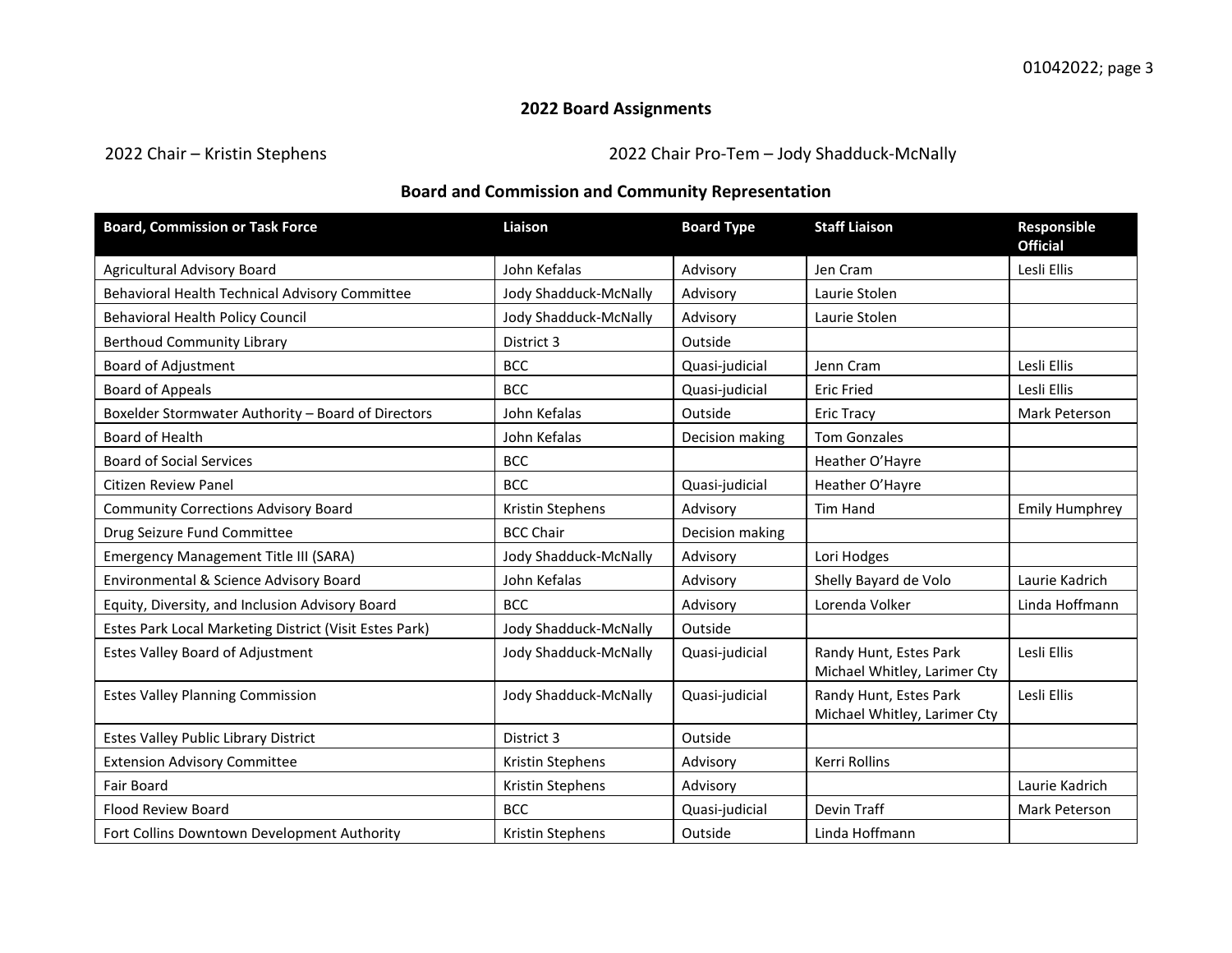| <b>Board, Commission or Task Force</b>                    | Liaison                                   | <b>Board Type</b>      | <b>Staff Liaison</b>        | <b>Responsible</b><br><b>Official</b> |
|-----------------------------------------------------------|-------------------------------------------|------------------------|-----------------------------|---------------------------------------|
| Fort Collins Urban Renewal Authority                      | Kristin Stephens                          | Outside                |                             |                                       |
| GID/PID Advisory Boards                                   | <b>BCC</b>                                | Advisory               | Katie Bielby                | Mark Peterson                         |
| Juvenile Community Review Board                           | Kristin Stephens                          | Advisory               | <b>Thad Paul</b>            | Heather O'Hayre                       |
| Land Stewardship Advisory Board                           | Jody Shadduck-McNally                     | Advisory               | Daylan Figgs                | Laurie Kadrich                        |
| LaPorte Area Planning Advisory Committee                  | John Kefalas                              | Advisory               | Matt Lafferty               | Lesli Ellis                           |
| Larimer County Court Security Committee                   | John Kefalas                              | <b>Decision Making</b> | Kristin Sheeran             | Sheriff Justin<br>Smith               |
| Larimer County Foundation                                 | Kristin Stephens                          | <b>Decision Making</b> | Jacob Castillo              |                                       |
| Larimer County Interagency Oversight Group (LCIOG)        | Jody Shadduck-McNally                     | <b>Decision Making</b> | Susan Statz                 | Heather O'Hayre                       |
| LETA                                                      | Kristin Stephens                          | Outside                | Tim Keeton                  | Kimberly Culp                         |
| Loveland Downtown Development Authority                   | Jody Shadduck-McNally                     | Outside                |                             |                                       |
| Lyons Regional Library District                           | District 3                                | Outside                |                             |                                       |
| Northern Colorado Highway 287 Corridor Coalition          | Jody Shadduck-McNally                     | Outside                | <b>Suzette Mallette</b>     |                                       |
| North Front Range Trans. and Air Quality Planning Council | Kristin Stephens                          | Outside                | <b>Suzette Mallette</b>     | Mark Peterson                         |
| North I-25 Coalition                                      | Kristin Stephens                          | Outside                | <b>Suzette Mallette</b>     |                                       |
| Office on Aging Advisory Council                          | Jody Shadduck-McNally                     | Advisory               | Lisa Silcox, Lynda Meyer    | Heather O'Hayre                       |
| Open Lands Advisory Board                                 | Jody Shadduck-McNally                     | Advisory               | Daylan Figgs                | Laurie Kadrich                        |
| Parks Advisory Board                                      | John Kefalas                              | Advisory               | Daylan Figgs                | Laurie Kadrich                        |
| <b>Planning Commission</b>                                | <b>BCC</b>                                | Quasi-judicial         | Lesli Ellis & Matt Lafferty | Lesli Ellis                           |
| Poudre River Public Library District                      | District 1 and 2                          | Outside                |                             |                                       |
| Poudre School Dist./Fort Collins/LarCo Liaison Committee  | Kristin Stephens<br>Jody Shadduck-McNally | Advisory               | Linda Hoffmann              |                                       |
| Red Feather Lakes Fire Protection                         | John Kefalas                              | Outside                |                             |                                       |
| Red Feather Lakes Library                                 | District 1                                | Outside                |                             |                                       |
| Red Feather Lakes Planning Advisory Committee             | John Kefalas                              | <b>Task Force</b>      | <b>Tracy Hicks</b>          | Lesli Ellis                           |
| <b>Retirement Board</b>                                   | Kristin Stephens                          | Decision making        | Laura Walker                | Irene Josey                           |
| Rodeo Board                                               | Jody Shadduck-McNally                     | Advisory               |                             | Laurie Kadrich                        |
| <b>Rural Land Use Board</b>                               | Jody Shadduck-McNally                     | Advisory               | Samantha Mott               | Lesli Ellis                           |
| Solid Waste Policy Council                                | John Kefalas<br>Kristin Stephens          | Advisory               | <b>Duane Penney</b>         | Laurie Kadrich                        |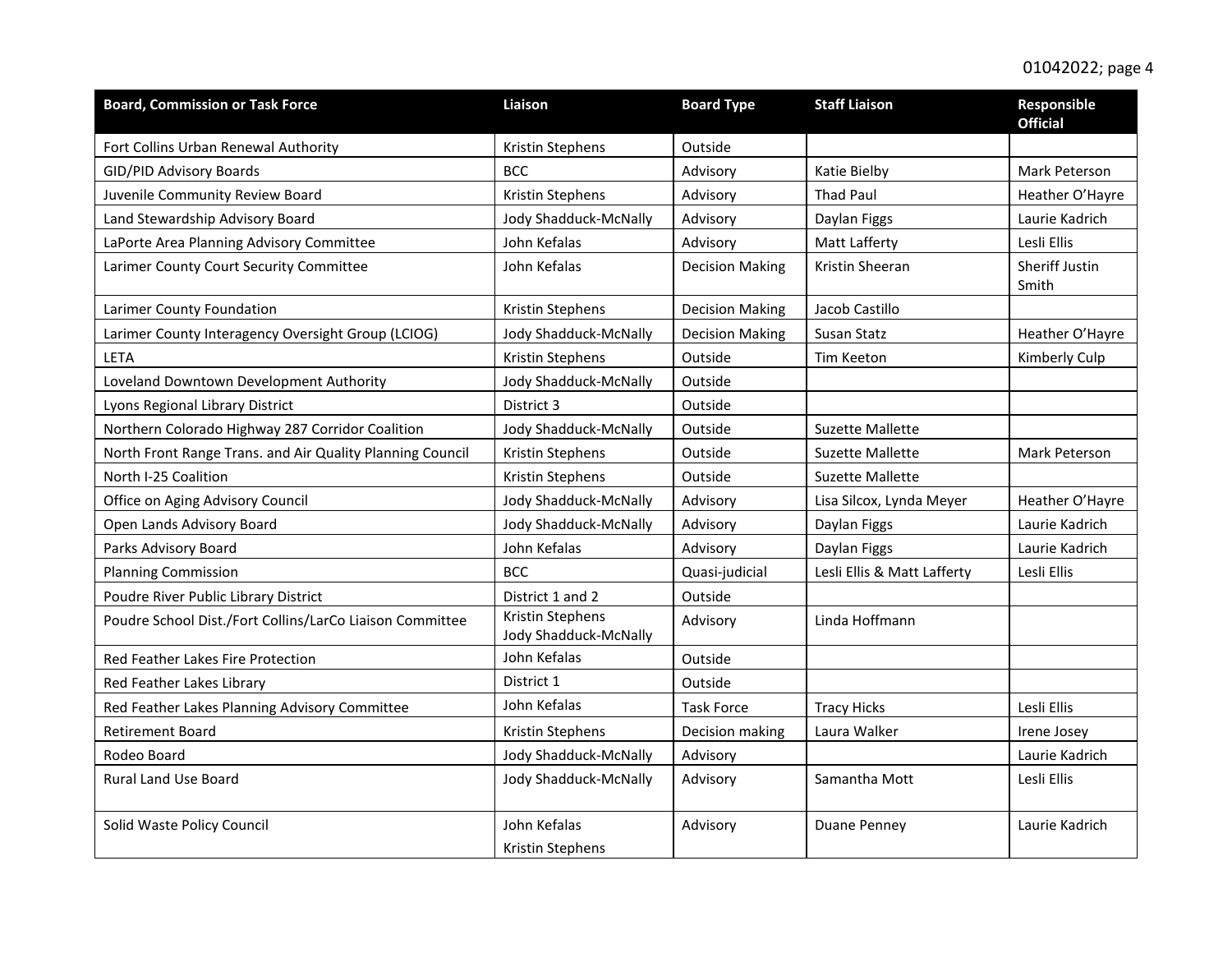| <b>Board, Commission or Task Force</b>            | Liaison               | <b>Board Type</b> | <b>Staff Liaison</b> | Responsible<br><b>Official</b> |
|---------------------------------------------------|-----------------------|-------------------|----------------------|--------------------------------|
| South Platte Basin Roundtable                     | Jody Shadduck-McNally | Outside           | Daylan Figgs         | Laurie Kadrich                 |
| Upper Front Range Transportation Planning Council | Kristin Stephens      | Outside           | Mark Peterson        |                                |
| Weld/Larimer Revolving Loan Fund                  | Kristin Stephens      | Decision making   | Jacob Castillo       |                                |
| Workforce Development Board                       | Kristin Stephens      | Advisory          | Adam Crowe           | Jacob Castillo                 |